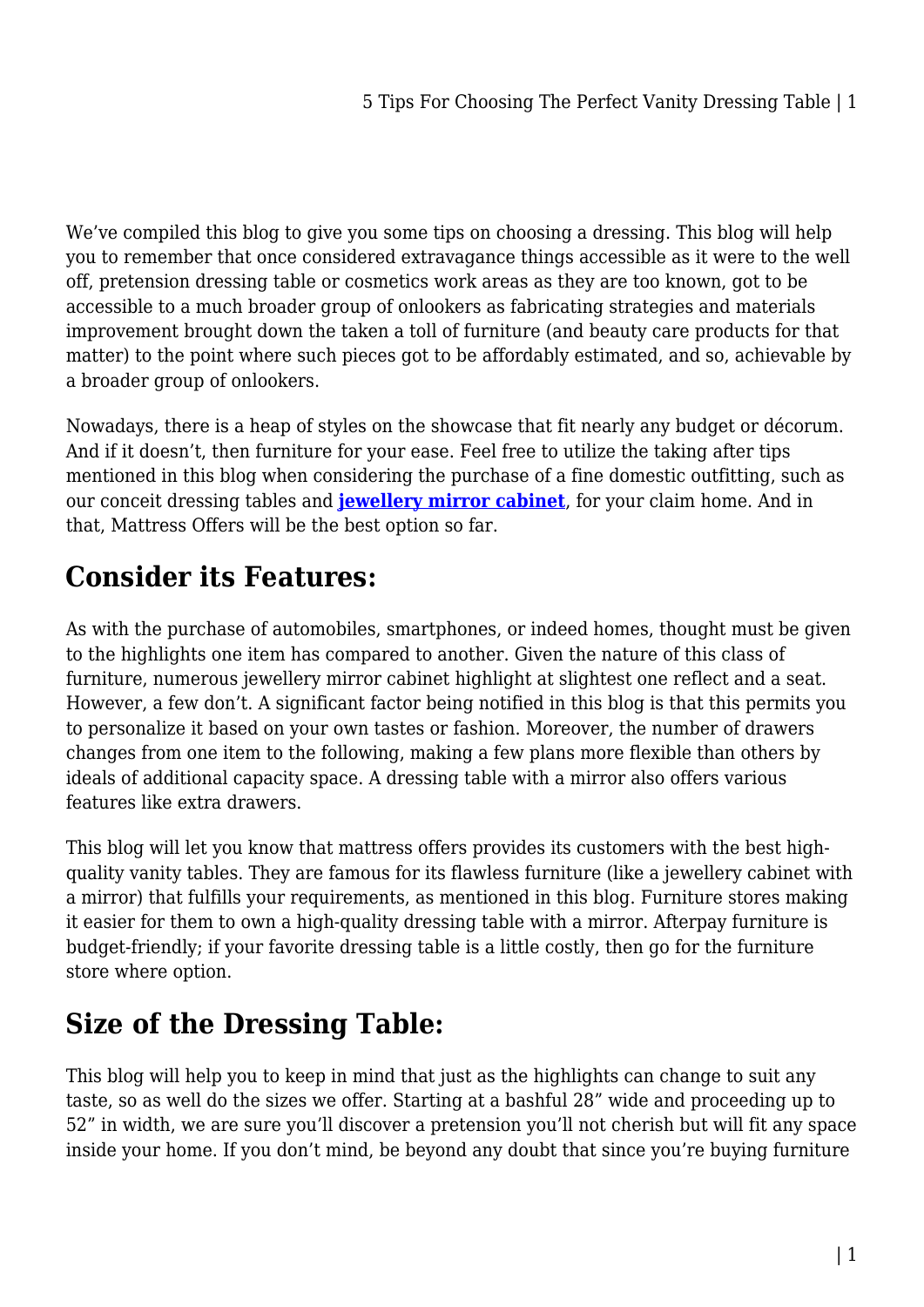online, it is particularly vital to a precise degree space the jewellery cabinet with mirror, or any furniture, will be set in earlier to request.



This blog will let you know that furniture at ensures its customers that it's worthy of their money. The jewellery cabinet are made according to the customer's taste and style. And are very high quality to let you have these for years to go.

#### **Location, location, location:**

These words may be the mantra of genuine bequest specialists all over, but it too applies to enhancing. Gratefully, the dressing table is such a clean, well-designed piece generally that, depending on your tastes, you would see it as similarly at home in a bigger lavatory because it would be in a room or a devoted dressing room. A few plans are so limited that they wouldn't be out of place in a living room, family room, or indeed a little home office. So, opting for a table with a mirror that you think can be of great use at your house would be great. This blog will help you in that aspect. Furniture like **[cupboards and wardrobes](https://mattressoffers.com.au/cabinets-storage/cupboards-wardrobes/)** that would suit any place at your home. So make sure to keep this blog in check to have a better experience.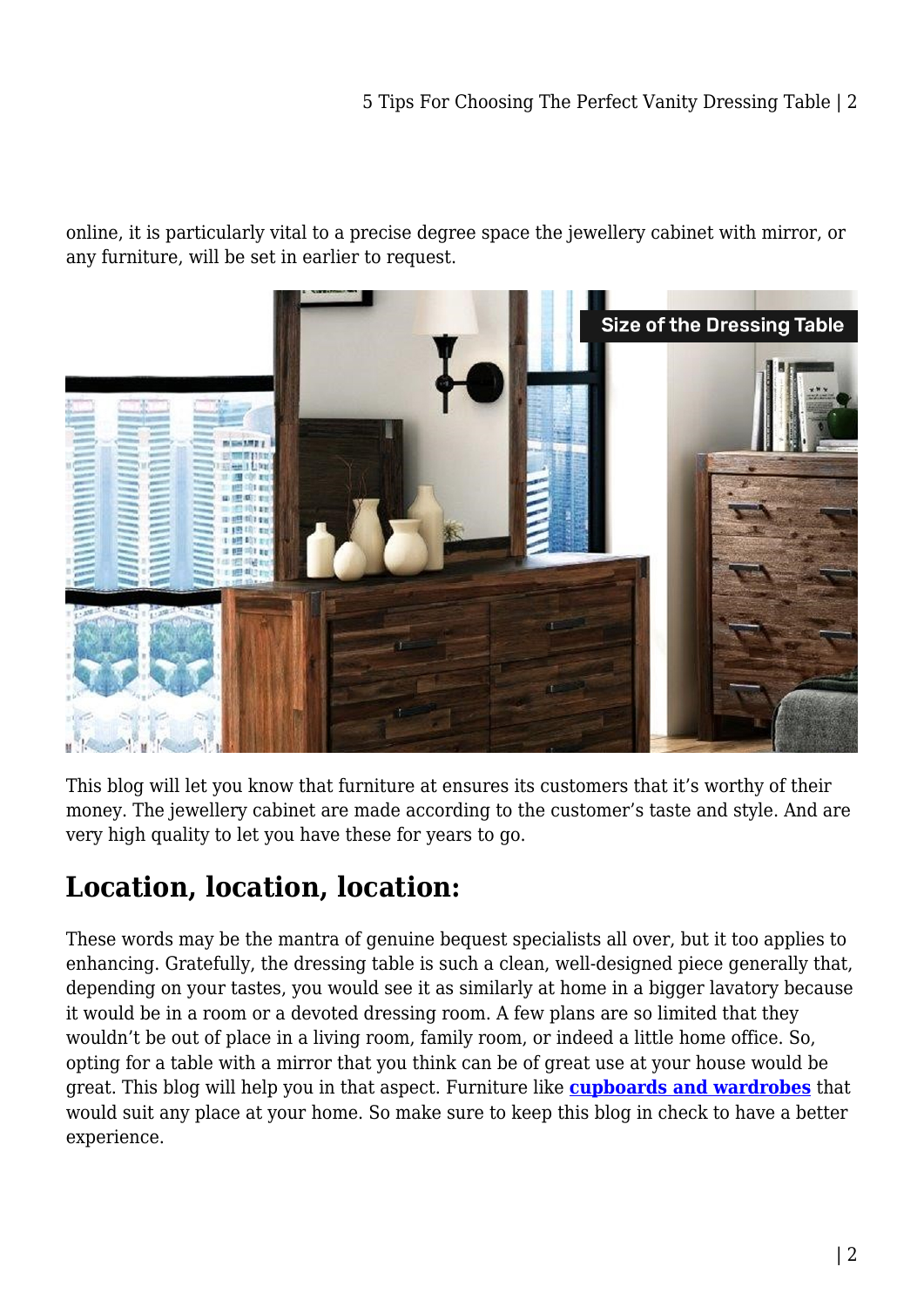# **Different Styles to match your Décor:**

Does an advanced or modern furniture plan lure you with its kind utilize of lines and bends? Does nation furniture make you long to put one in your residence? Or does the agelessness of conventional furniture offer to your internal history specialist? In case you replied "Yes!" to any of these questions, culminate! I'm letting you know in this blog that a wide range of **[cd cabinet](https://mattressoffers.com.au/cabinets-storage/cd-cabinet-storage/)** with standing by.



An assortment of diverse colors wraps up, and outside subtle elements offer assistance guaranteeing that there's a dressing table to coordinate your existing décor. At that point once more, enhancing is generally a matter of individual taste, so discover a fashion you cherish and make it your own! But if that one is not acceptable to your budget, will make it easier for you with its high-quality dressing tables. So, make sure to follow these tips notified in this blog to get the best dressing table.

# **Material:**

This blog will help you in remembering the fact that an expansion to a specific fashion, the